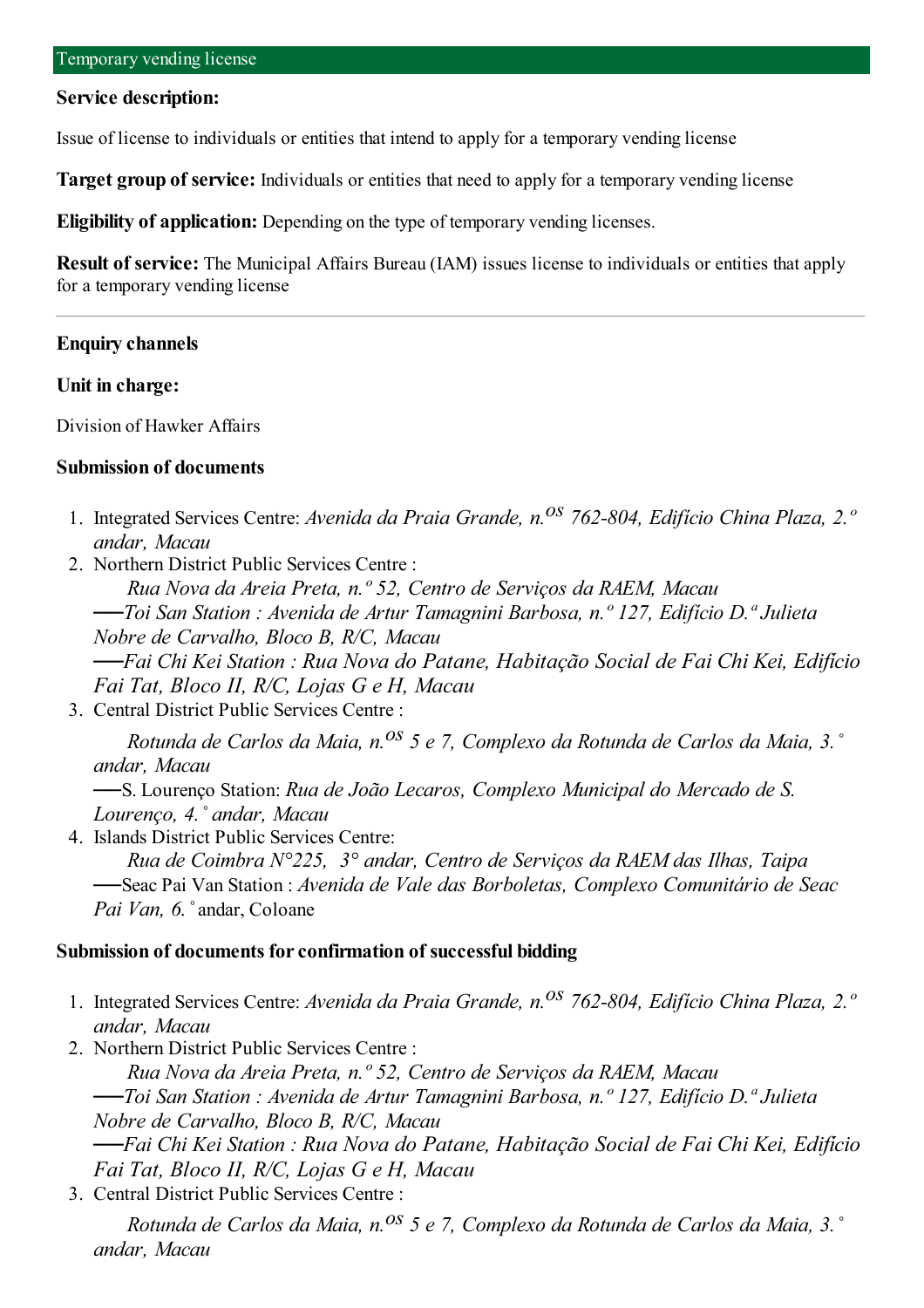──S. Lourenço Station: *Rua de João Lecaros, Complexo Municipal do Mercado de S. Lourenço, 4.˚ andar, Macau*

4. Islands District Public Services Centre :

*Rua de Coimbra N°225, 3° andar, Centro de Serviços da RAEM das Ilhas, Taipa* ──Seac Pai Van Station: *Avenida de Vale das Borboletas, Complexo Comunitário de Seac Pai Van, 6.˚ andar, Coloane*

# **Office hours:**

- **Integrated Services Centre:** Monday to Friday, 9:00 a.m. to 6:00 p.m. (no lunch break, closed on Saturday, Sunday and public holidays)
- **Public Services Centres:** Monday to Friday, 9:00 a.m. to 6:00 p.m. (no lunch break, closed on Saturday, Sunday and public holidays)

# **Telephone / fax:**

**Civic Service Hotline**:(853) 2833 7676

# **Formalities**

- Issue of temporary vending license at fairs, temporary markets and other activities organised by IAM - Application
- Issue of temporary vending license at fairs, temporary markets and other activities organised by IAM - Confirmation
- Issue of temporary vending license for sale of snacks in area for lighting firecrackers Application
- Issue of temporary vending license for sale of snacks in area for lighting firecrackers Confirmation
- Issue of temporary vending license of firecrackers, rockets and fireworks Application
- Issue of temporary vending license of firecrackers, rockets and fireworks Confirmation
- Issue of temporary vending license for stalls in Lunar New Year Market Application
- Issue of temporary vending license for stalls in Lunar New Year Market Confirmation
- Issue of special temporary vending license during traditional festivals Application
- Issue of special temporary vending license during traditional festivals Confirmation

## **Frequently asked questions**

- 1. When can the temporary license for selling incense and pinwheels during traditional festivals and the temporary license for selling fireworks and firecrackers be applied for? Are applicants required to fill in a form when filing an application?
- 2. Who are eligible for application for temporary license for selling incense and pinwheels during traditional festivals or the temporary license for selling fireworks and firecrackers?
- 3. How do applicants apply for the temporary vending stalls in the Taipa Flea Market?
- 4. When can applicants know the result of application?

## **Legislations**

Administrative Regulation no. 25/2018 "Organização e funcionamento do Instituto para os Assuntos Municipais" (Organisation and operation of Municipal Affairs Bureau)